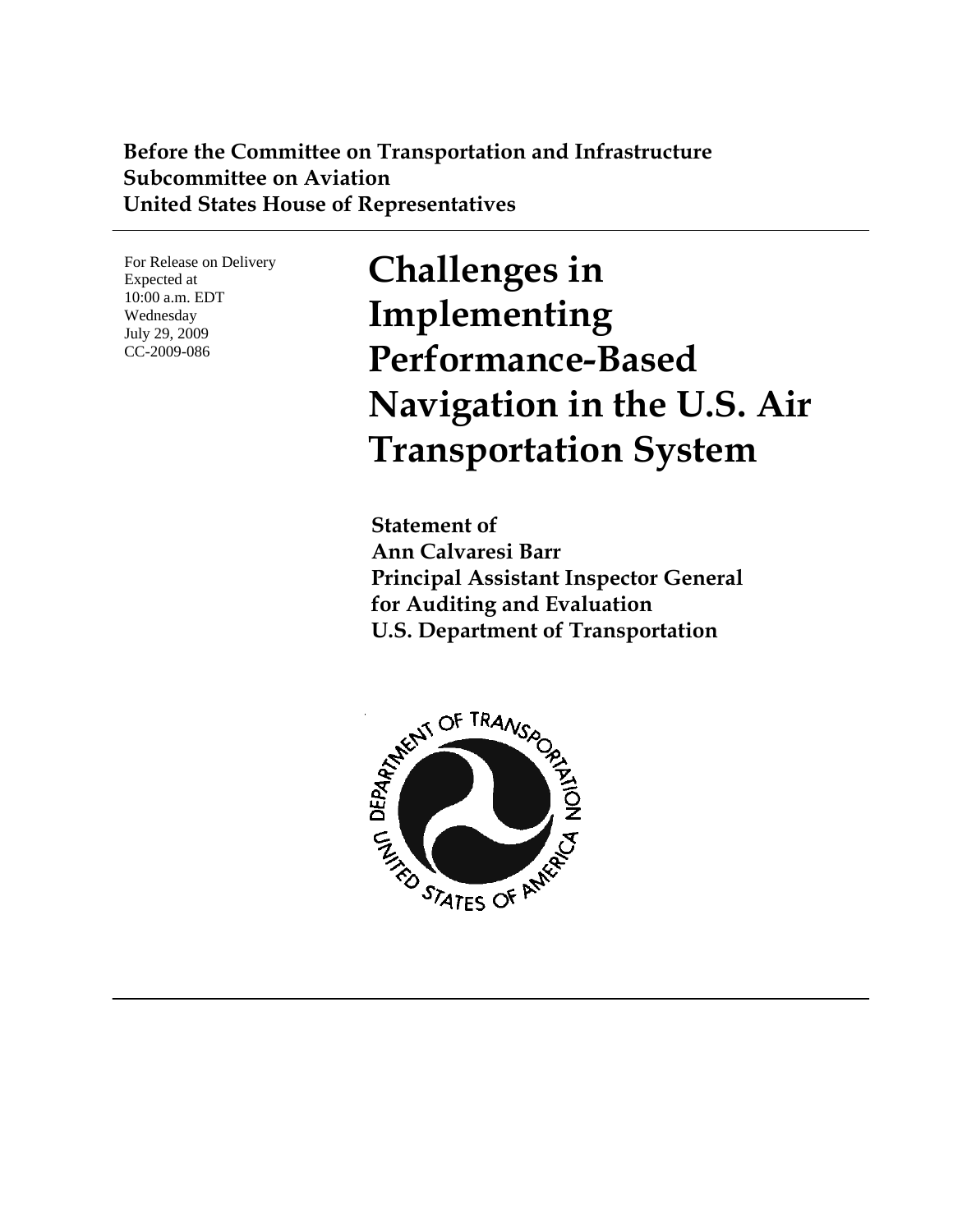Mr. Chairman and Members of the Subcommittee:

We appreciate the opportunity to testify today on the Federal Aviation Administration's (FAA) efforts to modernize airspace through Area Navigation (RNAV) and Required Navigation Performance (RNP). These initiatives are cornerstones of the Next Generation Air Transportation System (NextGen), which will move today's ground-based air traffic control system to a more efficient one that relies on satellite navigation and on-board aircraft avionics. The potential benefits of RNAV and RNP are significant and include shorter, more direct flight paths; improved airport arrival rates; enhanced controller productivity; fuel savings; and reduced aircraft noise.

FAA and industry plan to invest billions of dollars over the next decade to bring about NextGen initiatives. To better ensure taxpayer dollars and private sector investments are used efficiently, FAA will need to carefully coordinate these efforts with industry stakeholders and within its own lines of business.

RNAV and RNP are key to NextGen's success, but fundamental issues need to be addressed. While RNAV and RNP have considerable industry support, some stakeholders are dissatisfied with the Agency's overall method for implementing these initiatives. Of particular concern is FAA's practice of laying most "new" routes over existing routes and the fact that air carriers are not using them. Stakeholders and FAA also disagree on the potential role, responsibilities, and oversight of non-Government third parties in speeding the adoption of RNP. Regardless of who develops the new procedures, FAA must provide one level of safety oversight.

Today, I will cover two areas: (1) barriers and challenges affecting the successful implementation of RNAV and RNP and (2) the role and oversight challenges associated with use of third parties in developing new procedures. I will conclude with actions needed to ensure the safe and effective implementation of RNAV and RNP.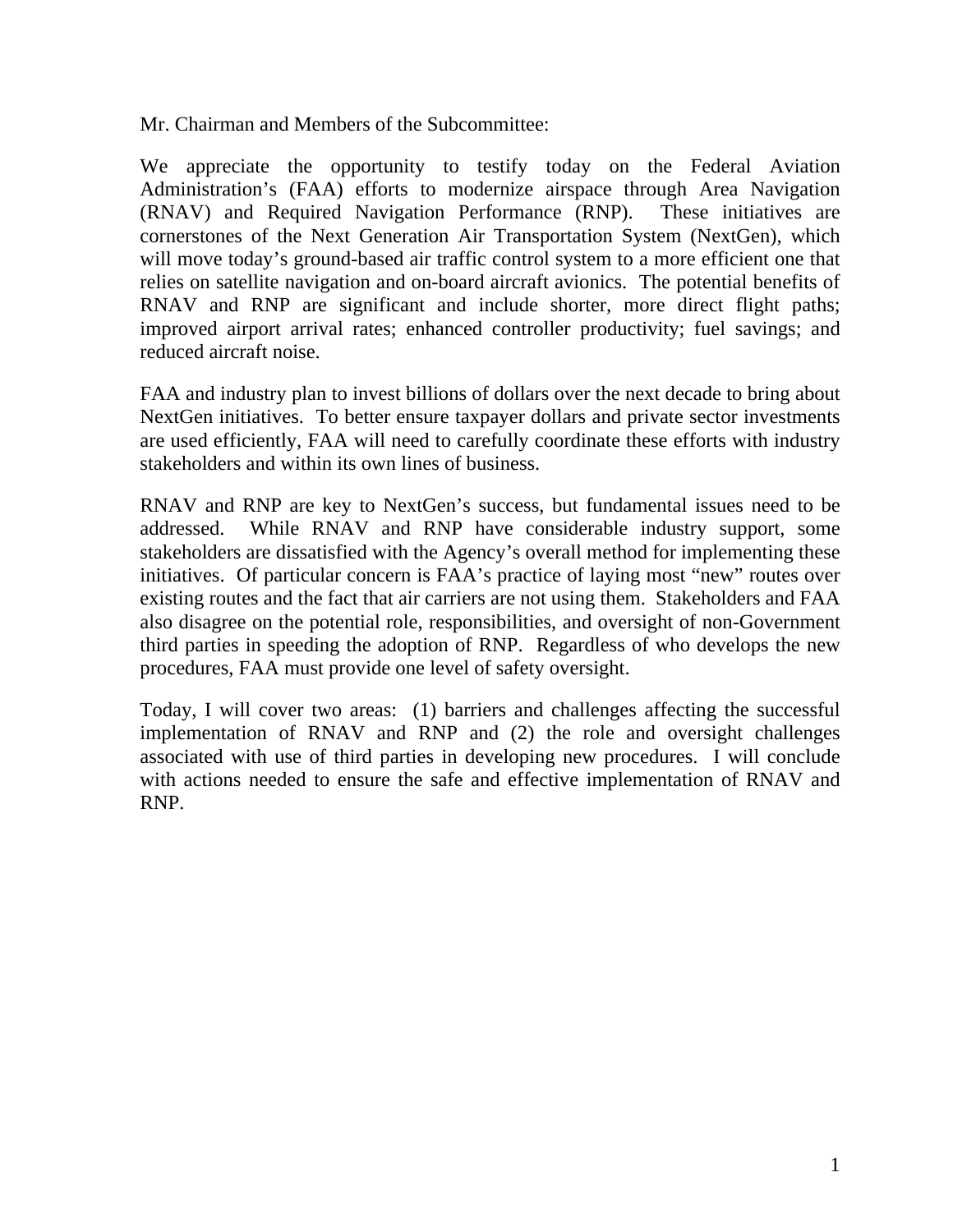### **OVERVIEW AND BACKGROUND ON RNAV AND RNP**

An important part of NextGen is the establishment of new routes and procedures that rely on satellite-based navigation. FAA first implemented RNAV in 2001 and RNP in 2005 as a way to increase national airspace capacity and efficiency. Since 2001, FAA has published 270 RNAV approach and departure procedures, 159 RNAV routes, and [1](#page-2-0)48 RNP approach procedures.<sup>1</sup> FAA's goals are to annually publish 50 RNAV approach and departure procedures, 12 RNAV routes, and 50 RNP approach procedures through 2013.

There are important differences between conventional route procedures and RNAV/RNP. Traditionally, aircraft have flown conventional routes adhering to the ground-based navigational infrastructure, which requires aircraft to fly in a zigzag pattern so that they can be tracked by air traffic control radar systems. RNAV and RNP increase airspace efficiency by providing more direct paths (see figure).



*Figure. Conventional, RNAV, and RNP Navigational Methods* 

Source: FAA

 $\overline{a}$ 

For RNAV, aircraft use an on-board Global Positioning System (GPS) to fly any desired flight path without the limitations imposed by ground-based navigation systems. RNP is a form of RNAV that adds monitoring and alerting capabilities to the cockpit to guide aircraft more precisely to and from airports. Currently, RNP routes are only available to specially equipped aircraft and trained aircrews, and air carriers must meet certain qualifications to fly these RNP approaches.<sup>[2](#page-2-1)</sup>

Alaska Airlines pioneered RNP in 1996 to address unique terrain and weather challenges it faced in Juneau, Alaska. RNP-equipped aircraft allowed pilots to safely navigate between mountains on either side of the Gastineau Channel even during

<span id="page-2-0"></span><sup>1</sup> While FAA has implemented RNP procedures for arrivals, it has not yet developed procedures for departures or routes that link city pairs.<br><sup>2</sup> This is referred to as RNP Authorization Required, or "RNP AR."

<span id="page-2-1"></span>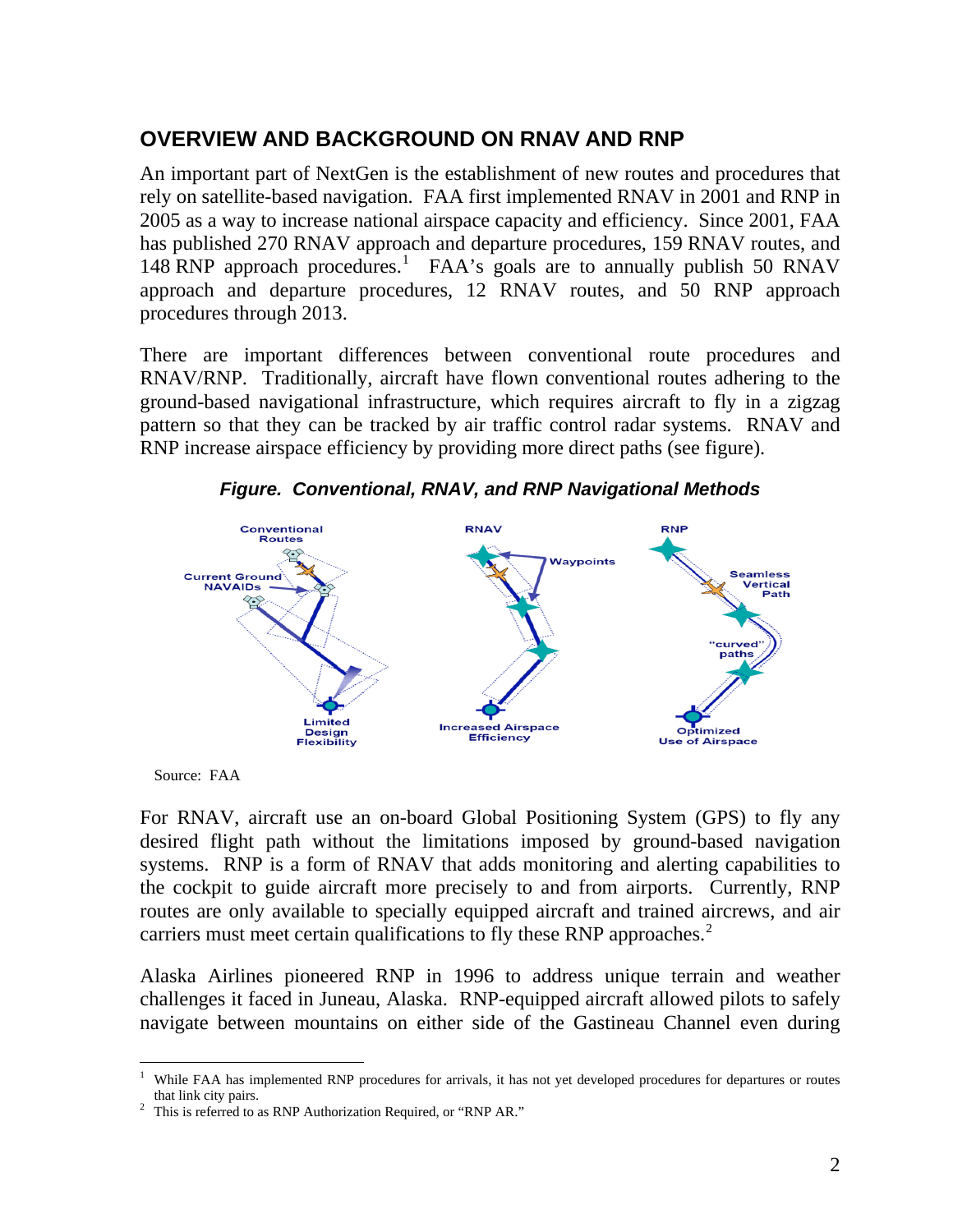times of low visibility—this reduced the number of canceled and diverted flights into Juneau during bad weather. Alaska Airlines has implemented about 20 special RNP procedures, with annual average savings of about \$14 million. It was not until several years later that FAA implemented the first public RNP procedure.

RNP procedures can be developed as public or special procedures. Public procedures are available to all users that have properly equipped aircraft; special procedures are only available to a specific air carrier for whom the procedure was designed. While FAA allows special procedures, these have historically been implemented only on a limited basis for commercial airlines. Of the more than 500 RNAV and RNP routes and procedures, 148 are public RNP procedures and 30 are special RNP procedures. Table 1 provides details on the differences between public and special procedures.

| <b>Requirements</b>                                      | <b>Public RNP Procedures</b>                                                              | <b>Special RNP Procedures</b>                                                                                                    |
|----------------------------------------------------------|-------------------------------------------------------------------------------------------|----------------------------------------------------------------------------------------------------------------------------------|
| Who Can Use the<br>Procedure?                            | Available to all users that have<br>properly equipped aircraft                            | Only available for a specific air<br>carrier for which the procedure was<br>designed                                             |
| <b>Publication/Federal</b><br><b>Aviation Regulation</b> | Federal Register in accordance<br>with 14 C.F.R. Part 97 <sup>/a</sup>                    | Not Published/Non-Part 97                                                                                                        |
| <b>Number of</b><br><b>Procedures</b>                    | <b>148 RNP AR</b>                                                                         | 30 RNP AR                                                                                                                        |
| <b>Who Develops and</b><br>Implements?                   | Currently: FAA's Office of Aviation<br><b>System Standards</b><br>Proposed: Third parties | <b>FAA's Office of Aviation System</b><br>Standards and private industry<br>procedure developers (airlines and<br>third parties) |
| Who pays?                                                | <b>FAA</b>                                                                                | Airspace user and FAA <sup>/b</sup>                                                                                              |

*Table 1. Public and Special RNP Procedures* 

Standard Instrument Procedures, 14 C.F.R. § 97 (1963). This FAA regulation governs the development of standard instrument approach procedures to airports in the United States.

/b Airspace users usually pay for special procedures, but FAA may provide this service to industry in some cases.

Other countries such as Canada, Australia, China, and New Zealand have implemented RNP procedures in recent years. For example, 18 RNP departures and approach procedures deployed at the airport in Brisbane, Australia, have been flown more than 15,000 times and have provided measurable benefits, such as fuel savings and reduced flight time, to the airlines that flew them.

Significant numbers of U.S. commercial transport aircraft are already equipped for some level of performance-based navigation.<sup>[3](#page-3-0)</sup> Almost all U.S. air carriers are equipped to perform RNAV at the Nation's top 35 airports; however, the percentage

 $\overline{a}$ 

<span id="page-3-0"></span><sup>3</sup> FAA defines performance-based navigation (PBN) as a framework for defining navigation requirements that can be applied to air traffic route, instrument procedure, or defined airspace. PBN comprises both RNAV and RNP and provides a basis for the design and implementation of flight paths that can enhance capacity.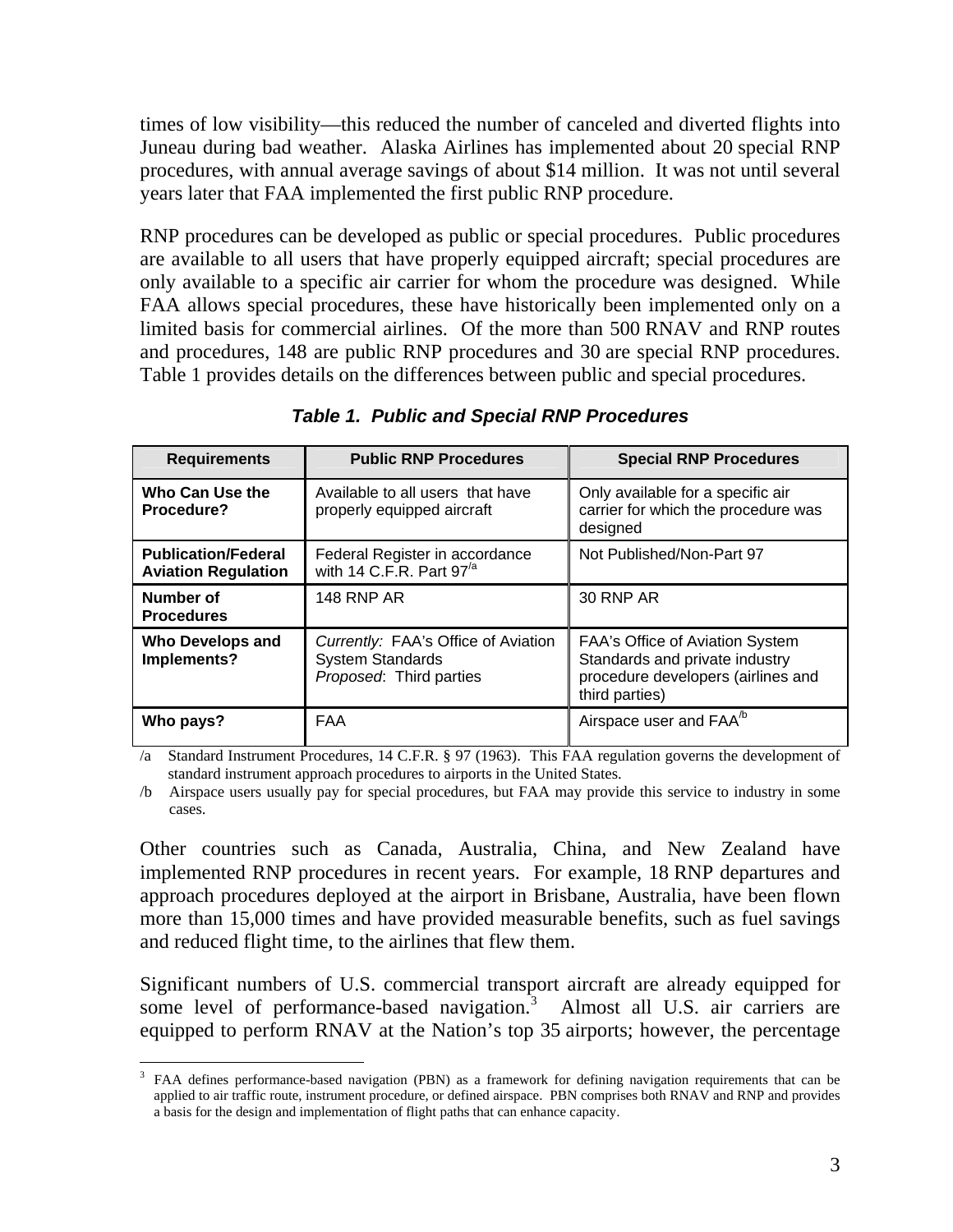of equipage for the more demanding RNP capability is much lower, and the number of aircraft and flight crews equipped and authorized to fly those procedures has lagged behind. For example,  $10 \text{ major air carriers}^4$  $10 \text{ major air carriers}^4$  have 97 percent of their aircraft equipped with RNAV capability, but only 47 percent are equipped with RNP capability, and just 23 percent are authorized to fly RNP procedures.

FAA and industry representatives believe RNP can provide several high-value operational improvements, particularly at or around congested airports. For example, RNP can improve capacity and arrival efficiency through the use of parallel approaches to closely spaced runways and approaches to converging runways. RNP can also de-conflict operations at adjacent airports (e.g., Chicago O'Hare and Chicago Midway) through curved, final approaches to runways. Moreover, aircraft currently use a staggered, "stair-step" pattern on approach for landing, but RNP can allow a more level approach while enabling aircraft to avoid obstacles, such as buildings, near the airport.

# **FAA FACES SIGNIFICANT CHALLENGES WITH RNAV/RNP IMPLEMENTATION**

FAA has faced significant challenges implementing RNAV and RNP, and consequently, has not fully achieved the measurable benefits of these procedures. First, FAA's method for implementing new RNP procedures relies heavily on existing routes; as a result, air carriers are not using them. Second, continuing operational issues and concerns over workload and training for controllers and pilots have limited the use of RNAV procedures at some airports. Finally, FAA has not yet made adjustments to key programs such as airspace redesign efforts and modernization projects that will be needed to deliver the expected benefits of RNAV and RNP procedures.

### **Relying on Existing Routes Has Yielded Little Measurable Gain**

While FAA has met or exceeded its annual RNP production goals, most of the RNP procedures it has rolled out have been overlays of existing routes because the Agency's goals primarily focus on the number of procedures produced. While overlaid routes can be deployed more quickly because they do not have to go through an extensive environmental review, they do not maximize the benefits that can be achieved through RNP procedures. As a result, industry is dissatisfied with the overall quality of RNP procedures, and they are not widely used.

Further, FAA has not established an effective process for analyzing and measuring the benefits of new procedures from a "before–and-after" perspective. FAA program

<span id="page-4-0"></span> 4 Air Tran Airways, Alaska Airlines, American Airlines, Continental Airlines, Delta Air Lines, Jet Blue Airways, Northwest Airlines, Southwest Airlines, United Airlines, and US Airways.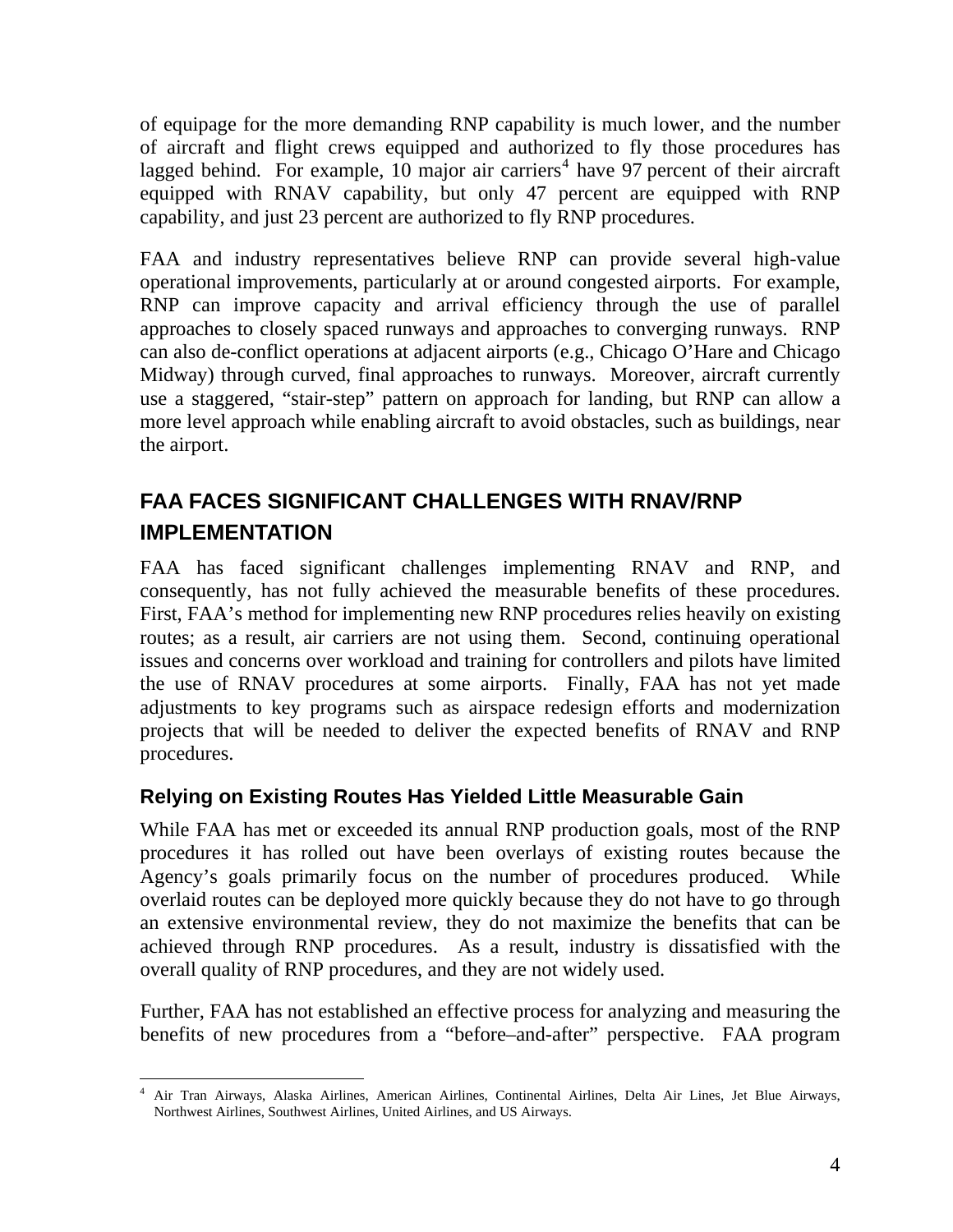officials also do not track data that would show how often airlines use RNP procedures or reasons why they are not being used. While FAA has implemented RNP at sites recommended by a joint FAA and industry group, the sites were based on prioritization work accomplished several years ago. FAA simply followed the list without performing updated analyses to ensure the procedures would be beneficial. For example, FAA designed and implemented a procedure in Palm Springs; yet, no air carrier has used the procedure since it was implemented because its design did not provide airlines with any measurable benefits, such as a shorter flight path or the ability to fly at lower altitudes.

One RNP procedure deployed at Reagan Washington National Airport has demonstrated some benefits. The procedure allows pilots to follow a more precise path—not available through conventional or RNAV procedures—along the Potomac River while avoiding restricted airspace and obstacles. While some air carriers are approved to use this procedure, only a few are actually using it because the procedure is designed specifically for a limited number of aircraft types.

FAA has also not updated its air traffic policies for controllers and pilots on how to use these procedures at airports with parallel runways. Due to current air traffic provisions, $\tilde{5}$  $\tilde{5}$  $\tilde{5}$  controllers are not yet allowed to accept an RNP procedure into the National Airspace System (NAS) at some airports with parallel runways. For example, at the Atlanta Hartsfield International Airport, FAA implemented 10 RNP procedures in May 2007 hoping that updated air traffic policies would be in place. Absent updated policies, controllers have never cleared an aircraft for landing using an RNP procedure in Atlanta. FAA is still evaluating whether the policies can safely be updated through a project at George Bush Intercontinental Airport in Houston, but this is a lengthy process that has already taken more than 4 years. FAA expects to complete this evaluation by the end of calendar year 2009.

Even if FAA updates its policies and determines that RNP can be allowed at airports with parallel runways, airline representatives told us they would not use the RNP procedures at Atlanta because they are overlays of existing conventional procedures, thus providing little or no added benefits other than a backup in the event the groundbased navigation aid shuts down.

#### **Operational Issues Limit the Use of RNAV/RNP Procedures**

There have been significant benefits from RNAV procedures at certain airports such as Atlanta, Dallas Fort Worth, and Phoenix. For example, RNAV departure procedures implemented at Atlanta in 2006 have increased throughput and reduced delays with a measured capacity gain of 9 to 12 departures an hour. Fewer delays have resulted in cumulative fuel savings of about \$105 million for the operators who

<span id="page-5-0"></span> 5 FAA Order JO 7110.65, Air Traffic Control Handbook, paragraphs 5-9-6 and 5-9-7 prescribe aircraft separation standards required for parallel dependent and simultaneous independent operations.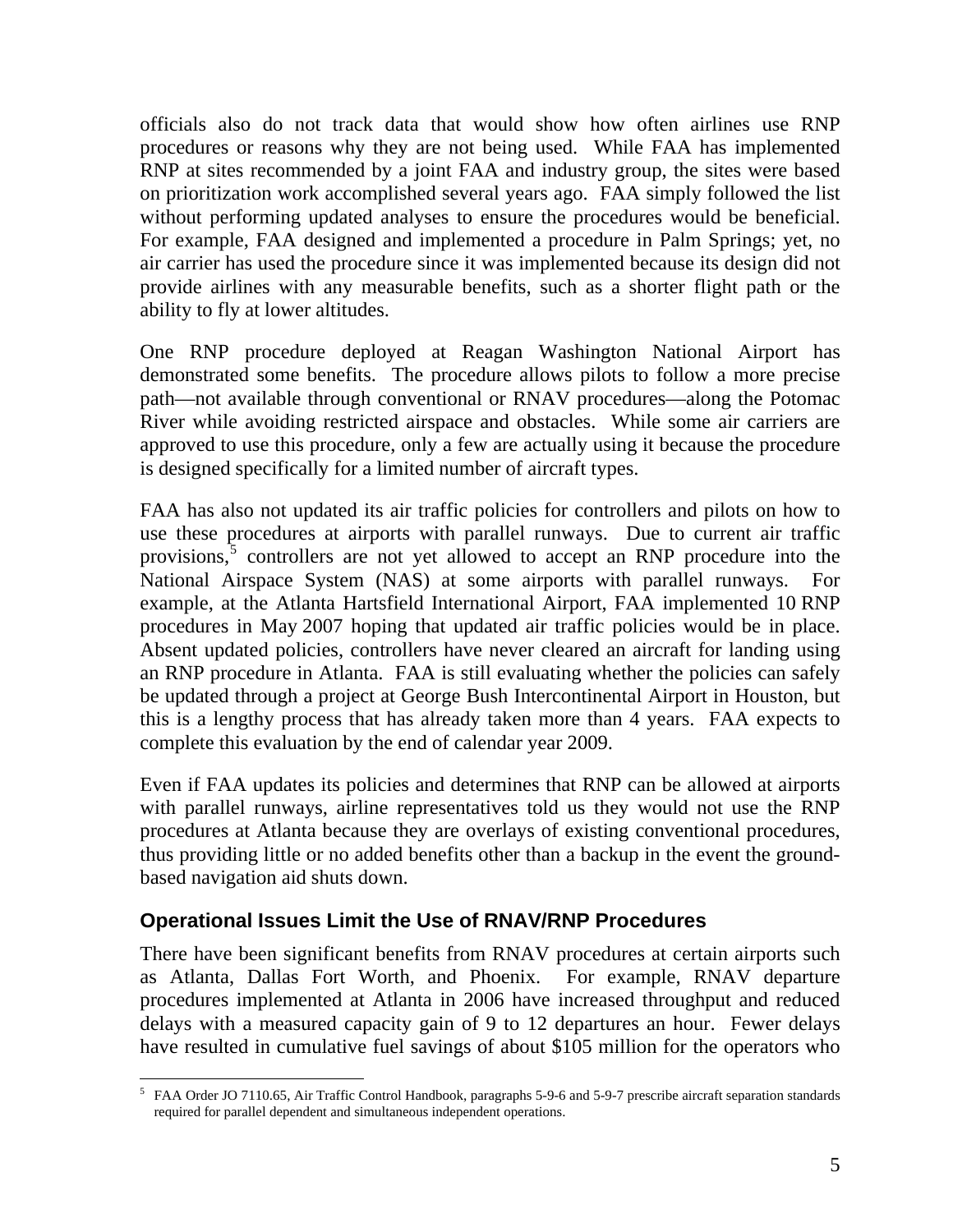flew these procedures through 2008. However, current controller and pilot training continues to limit the full use and effectiveness of these procedures. For example, at Dallas Fort Worth and Atlanta, there have been some recent operational problems related to pilots programming incorrect RNAV departure waypoints into the Flight Management System (FMS) and thus not flying the correct path.

To mitigate this problem, FAA has developed a process for pilots to read back the runway assignment and first waypoint before taking off. This process was implemented at Dallas Fort Worth on June 1, 2009, and will be implemented NASwide once a further safety study is completed. FAA estimates that it will be collecting data for another 30 to 60 days before deciding whether to change the process nationwide.

A longstanding operational concern is the potential impacts of "mixed equipage" where controllers will be expected to manage aircraft with different capabilities seeking to exploit different procedures. Mixed equipage presents a major challenge for the transition to NextGen. Experts believe that between 80 and 100 percent of aircraft at any given location will need to be equipped with new NextGen systems to realize benefits and limit the potential for introducing new hazards. Assessing and addressing the impacts of mixed equipage are also important for several efforts that rely on aircraft equipage, including RNAV/RNP, data link communications for controllers and pilots, and Automatic Dependent Surveillance-Broadcast (ADS-B).<sup>[6](#page-6-0)</sup>

A prolonged mixed-equipage environment is not desirable and will likely increase not decrease—controller workload. This is one reason why some believe incentives will be needed to spur airlines to purchase and install new avionics. In the interim, FAA needs to develop plans to mitigate differences with aircraft equipage. This includes developing effective training for controllers and pilots and adjusting existing air traffic control systems. FAA may also have to segregate specific airspace for properly equipped aircraft.

### **New Procedures, Airspace Redesign Efforts, and Modernization Projects Are Not Operationally Integrated**

As we noted in March of this year, FAA will need to manage capacity-enhancing initiatives as portfolios to deliver benefits because new systems, new procedures, and airspace changes are interdependent.<sup>[7](#page-6-1)</sup> To date, FAA has not developed a plan to effectively manage and budget for the elements necessary to deliver RNP benefits at already congested airports. This is particularly important as FAA shifts away from overlays of existing routes to more complex and demanding ones that can enhance the

 $\overline{a}$ 

<span id="page-6-0"></span><sup>6</sup> ADS-B is a surveillance system that uses information from satellite-based systems to identify and track aircraft positions.

<span id="page-6-1"></span><sup>7</sup> OIG Testimony Number CC-2009-044, "Federal Aviation Administration: Actions Needed To Achieve Mid–Term NextGen Goals," March 18, 2009. OIG reports and testimonies are available on our website: [www.oig.dot.gov.](http://www.oig.dot.gov/)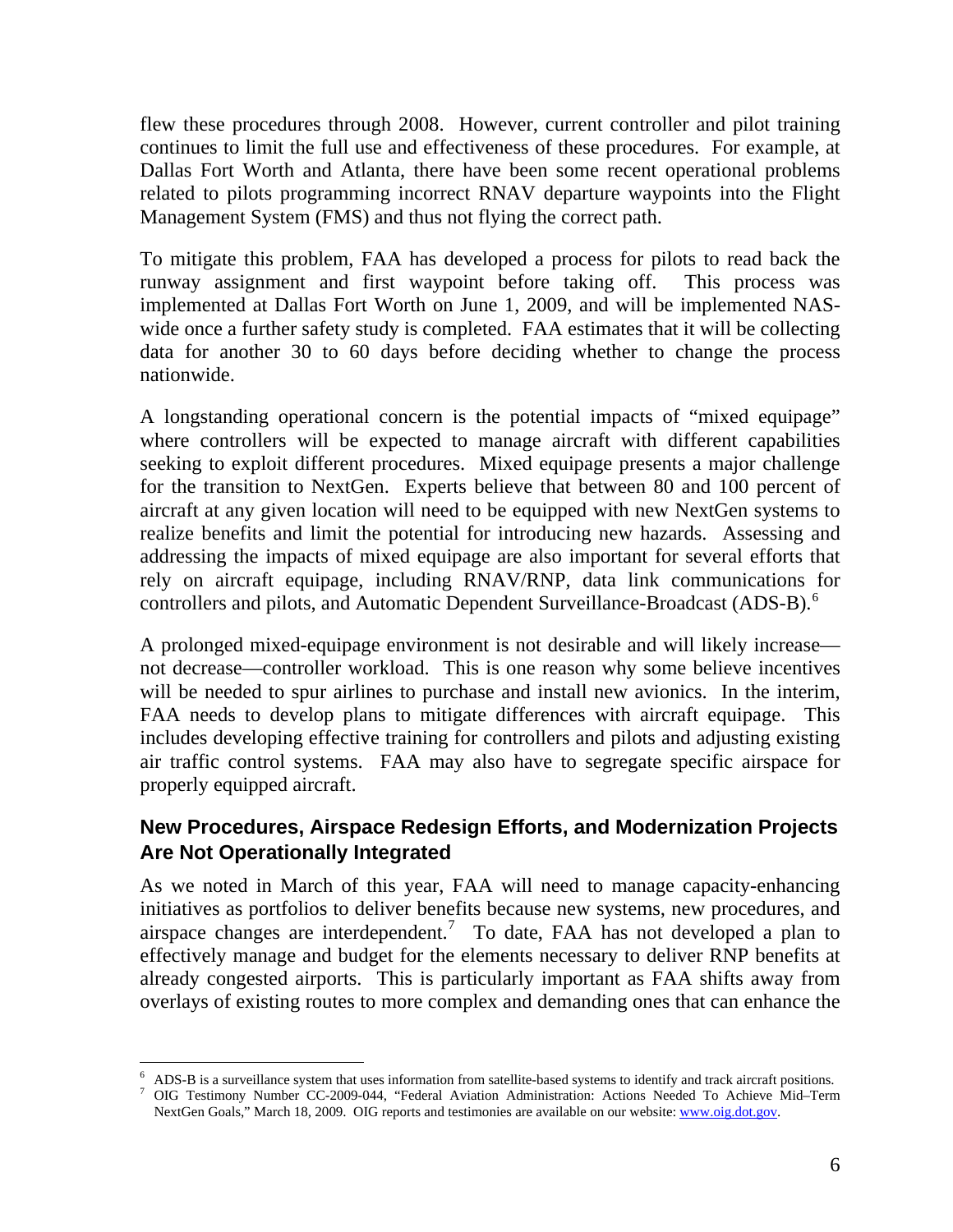flow of air traffic. Greater reliance on RNAV/RNP will force FAA to reevaluate budgets and plans for several key efforts.

- Airspace Redesign: Airspace redesign projects are critical to realize the full benefits of runways and can enhance capacity even without new infrastructure. Currently, FAA is pursuing six airspace projects nationwide, $\delta$  including a major but controversial effort to revamp airspace in the New York/ New Jersey/Philadelphia area. This project is undergoing litigation and has drawn public concerns about its environmental impact on the area. FAA plans to spend  $$11.2$  million<sup>[9](#page-7-1)</sup> in airspace redesign efforts in fiscal year 2009. A level of coordination between airspace redesign projects and RNAV/RNP procedures that currently does not exist—will be essential as procedures move beyond overlays and local operations to networking routes between city pairs such as Chicago, Illinois, and Washington, D.C. Also, FAA will have to reassess its budget and plans for airspace redesign efforts to ensure adequate and stable funding.
- Air Traffic Control Modernization Projects: FAA will have to modify the automation systems, such as controller displays and related computer equipment, that controllers rely on to manage traffic in the vicinity of airports. According to FAA and others, a software enhancement that will allow controllers to merge and space aircraft is needed to obtain the benefits of new RNP procedures for enhancing airport capacity. This will also help controllers to safely manage traffic in a mixed-equipage environment. However, FAA has only begun planning and developing requirements for this capability; therefore, the cost and schedule parameters needed to adjust existing systems have not been baselined.
- Controller Training Programs: FAA lacks extensive and up-to-date training programs to help controllers understand and manage RNAV/RNP aircraft. This is particularly important given the large number of developmental controllers in the system. FAA's training on new procedures consists of briefings rather than formal courses on RNAV/RNP. As FAA moves toward implementing more advanced RNP routes, extensive training will be required for controllers to gain confidence in their ability to use RNAV/RNP. As one industry expert pointed out, simulators will be needed to support the training of the controller workforce. Without adequate controller training, RNAV/RNP cannot be successfully introduced.

 $\overline{a}$ 

<span id="page-7-1"></span><span id="page-7-0"></span><sup>8</sup> These projects are (1) New York/New Jersey/Philadelphia Redesign (2) Chicago Airspace Project, (3) Houston Area Traffic System, (4) Western Corridor, (5) Oceanic, and (6) High Altitude Airspace Management. 9 Of the \$11.2 million funding, \$8.2 million was received from the Agency's operations account and \$3.0 million was

received from its capital account.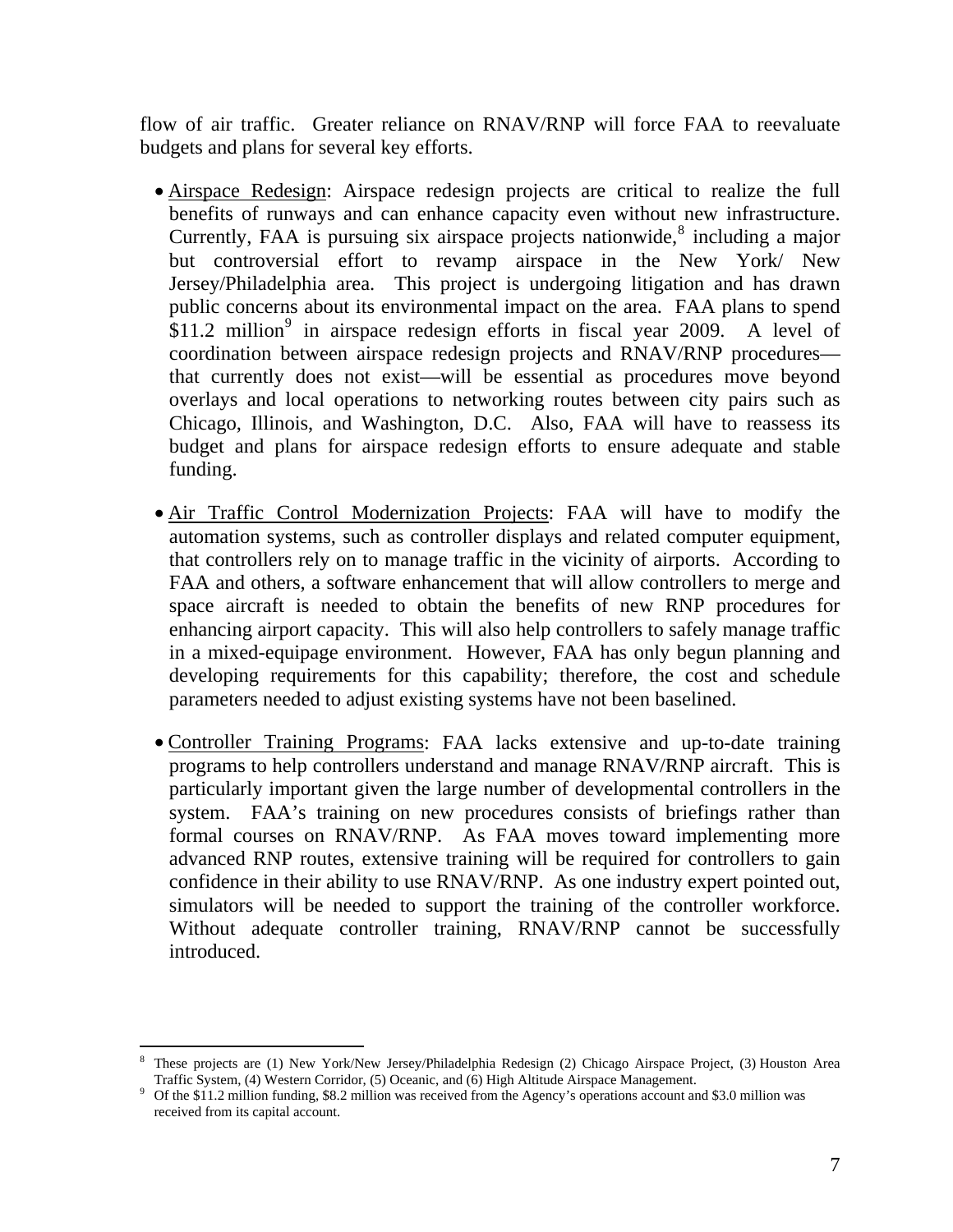# **FAA HAS NOT CLEARLY DEFINED THE ROLE OF THIRD PARTIES AND FACES CHALLENGES IN ENSURING EFFECTIVE SAFETY OVERSIGHT**

The role of third parties in developing RNAV/RNP procedures is unclear, and industry representatives are skeptical of FAA's ability to deliver the more complex procedures in a timely manner. Any use of third parties will inevitably carry a new layer of safety concerns, and FAA has yet to establish a coordinated oversight framework to mitigate potential operational risks.

### **The Role of Third Parties is Unclear, and Stakeholders' Views of Benefits Differ**

FAA entered into agreements in 2007 with two non-Governmental third parties to design, integrate, test, and validate public RNP procedures. According to FAA, the intent of the third-party initiative was to provide industry or the international community with FAA-qualified vendors who could develop procedures within and outside the United States where existing infrastructure was lacking or where the new procedures would not create complex integration and implementation issues.

Yet, FAA has never clearly communicated the potential third-party roles and responsibilities to airspace users. FAA does not plan to rely on third parties to help speed the adoption of RNP procedures for NextGen. FAA program officials told us that they do not need assistance from third parties in domestic airspace because the Agency has met or exceeded its goals for the number of procedures produced and has provided airlines with all the requested procedures. However, airlines disagree with this conclusion and continue to believe third parties could help speed up the adoption of quality RNP procedures.

In addition, the business case for third parties to develop public procedures for specific airlines does not appear to be workable. Third parties have not developed these in the past, and the extent to which air carriers will hire them to do so is still unknown. It will depend on whether air carriers believe it is cost beneficial to pay third parties to develop public RNP procedures. Industry representatives we interviewed questioned whether air carriers will be able to justify the cost for third parties to develop these types of procedures because they would benefit other carriers and can be obtained from FAA at no cost. In addition, representatives at one of the third-party vendors told us the agreement with FAA is not cost beneficial for them because it specifies that third parties will be responsible for maintaining the procedures, which increases their liabilities and risks.

The third-party process for developing special procedures is somewhat different. FAA has had a process in place for years in which third parties have developed special procedures as requested by specific operators. However, FAA approved these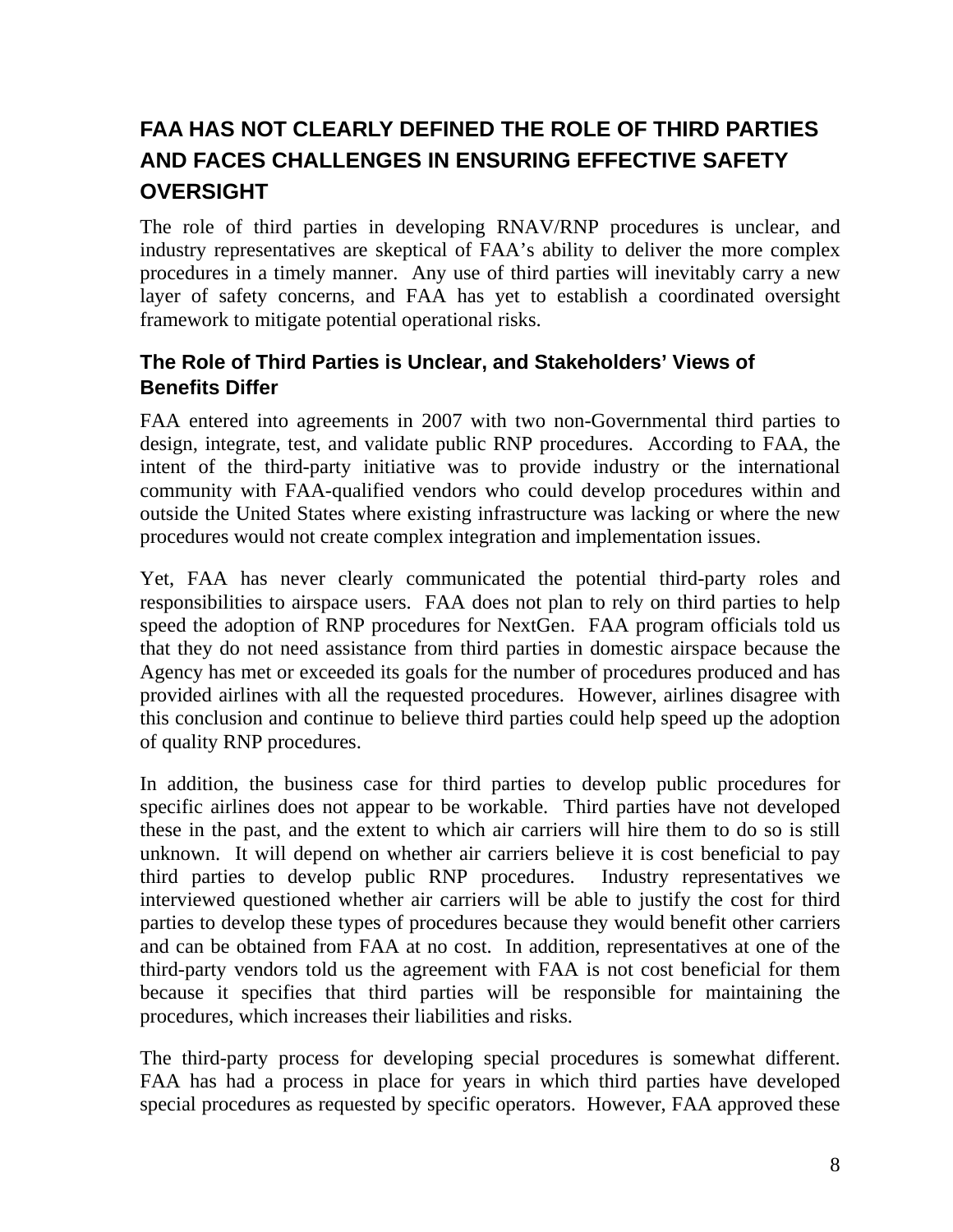only on a limited, case-by-case basis. RNAV/RNP program officials are now concerned that air carriers will increasingly request third parties to produce special procedures, which are tailored to the requesting airline's needs, rather than rely on public procedures produced by FAA. FAA states that an increasing number of special procedures will further complicate the workload of air traffic controllers and increase the complexity of the NAS.

As noted by industry, FAA can mitigate this problem by seeking ways to transition specials into public procedures that could be used by any airline that chooses to equip their aircraft and train flight crews. Recognizing that there may be a legitimate need for special procedures at some locations, FAA needs to ensure that its Flight Standards and Air Traffic offices coordinate at a national level to safely integrate any new special procedures into the NAS, especially if special procedures are more widely adopted going forward.

The role of third parties in moving forward with NextGen is a policy call for Congress. The nature and extent of this role hinges on the in-house skill mix and expertise of FAA and whether the Agency can deliver the more demanding procedures called for by industry. FAA could rely on third parties for specific projects based on a contractual relationship. As FAA points out, third parties could provide valuable expertise, capabilities, and resources that could complement FAA's efforts in the short and long term. However, third parties should not be relied on to conduct safety assessments of the procedures they develop.

### **FAA Has Not Established a Coordinated Oversight Framework for Third Parties**

Absent clear roles and responsibilities, it is difficult at best for FAA to establish a plan to oversee third parties. To its credit, FAA has drafted guidance for industry on the authorization process used to design and develop RNP procedures and has begun developing an oversight plan. However, FAA will need to implement a formal oversight program to ensure that third parties properly follow FAA design criteria and procedures for key areas. These include flight validation, obstacle assessments, integration of the procedure into the NAS, and procedure maintenance. Without this foundation, the potential for operational problems and safety risks increases.

Past problems with implementation of new procedures show that safety issues can occur. We identified key areas in which FAA will need to establish strong oversight controls once it completes efforts to qualify these vendors. Based on an internal audit performed in 2007, FAA determined that the Agency had not performed required procedure maintenance reviews for 100 percent of the procedures sampled. These reviews are important because they check for routine maintenance of the procedures, including checking for new ground obstacles and other changes along flight paths.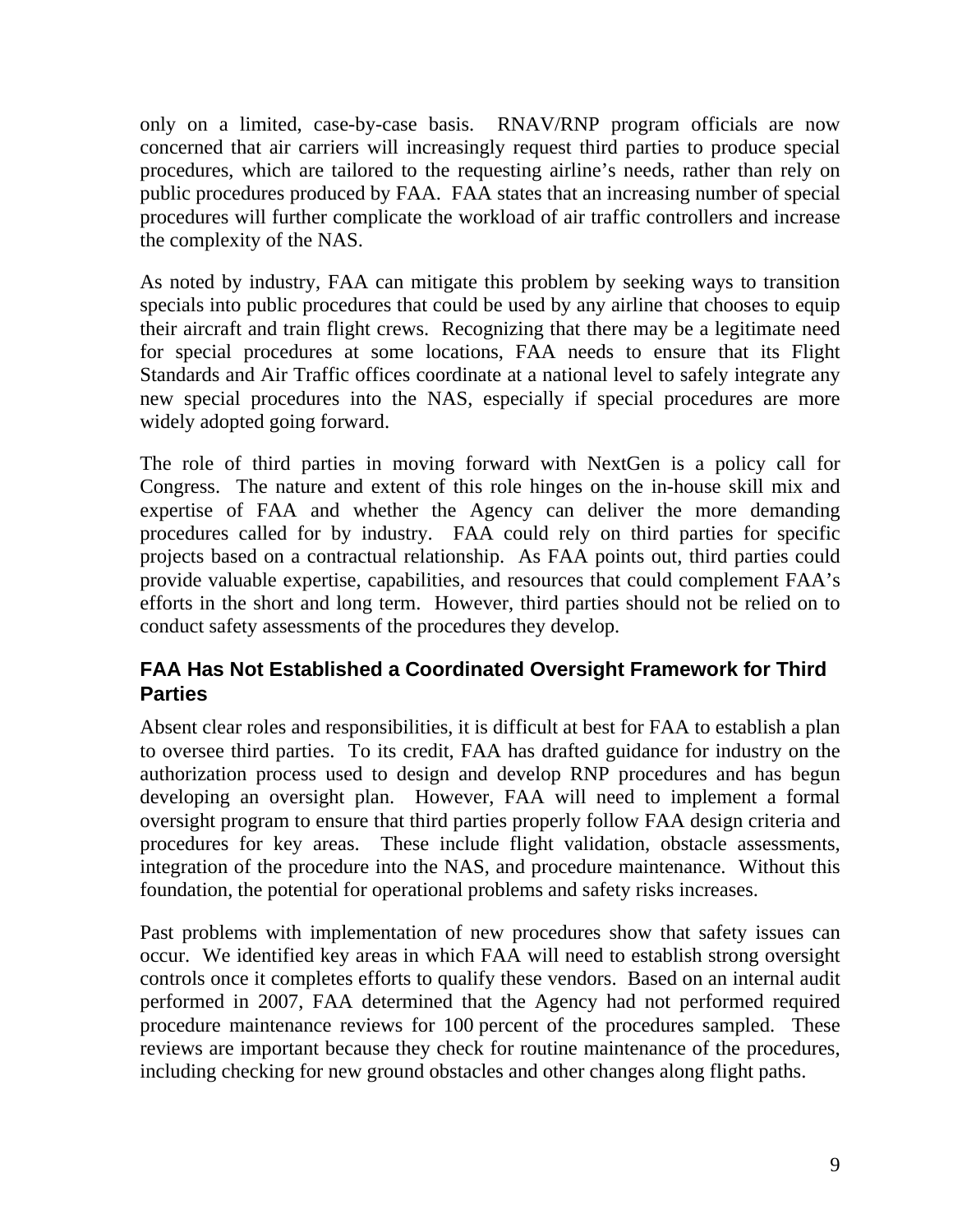Regardless of who develops the procedures, FAA must provide one level of safety oversight and address organizational barriers and fragmented efforts that exist between Agency lines of business. For example, although FAA's Flight Standards office oversees the process for developing procedures by FAA and third parties, it does not have the authority to enforce penalties for non-compliances that it finds with the procedures developed internally by FAA employees. That authority lies within the Air Traffic Safety Oversight Division. As shown in table 2, several offices within FAA's Aviation Safety and Air Traffic organizations play a role in ensuring the safe development and integration of new flight procedures into the NAS.

| <b>FAA Office</b>                                         | <b>Responsibilities</b>                                                                                                                                                                                                                                                                |  |
|-----------------------------------------------------------|----------------------------------------------------------------------------------------------------------------------------------------------------------------------------------------------------------------------------------------------------------------------------------------|--|
| <b>Air Traffic Organization</b>                           |                                                                                                                                                                                                                                                                                        |  |
| <b>RNAV/RNP Group</b>                                     | Implements and integrates RNAV and RNP routes and<br>procedures into the NAS                                                                                                                                                                                                           |  |
| <b>Aviation System</b><br><b>Standards</b>                | Designs and develops public and special instrument flight<br>$\bullet$<br>procedures (IFP)<br>Operates a fleet of flight inspection aircraft for airborne<br>$\bullet$<br>evaluation of IFPs and maintains public procedures                                                           |  |
| <b>Air Traffic</b><br><b>Facilities</b>                   | Evaluate and use the procedures operationally<br>Train controllers on new procedures                                                                                                                                                                                                   |  |
| <b>Aviation Safety</b>                                    |                                                                                                                                                                                                                                                                                        |  |
| <b>Flight Standards</b><br><b>Service</b>                 | Develops and evaluates design criteria for IFPs<br>$\bullet$<br>Oversees flight inspection policy and all IFP development, both<br>$\bullet$<br>FAA and third-parties<br>Approves special procedures<br>Enforces non-compliance penalties for procedures developed by<br>third parties |  |
| <b>Air Traffic Safety</b><br>Oversight<br><b>Services</b> | Independently oversees the Air Traffic Organization<br>$\bullet$<br>Audits Air Traffic facilities, including the Aviation System<br>Standards (office that develops instrument flight procedures)<br>Enforces non-compliance penalties for procedures developed<br>internally          |  |

#### *Table 2. Roles and Responsibilities in the Development and Oversight of Flight Procedures*

FAA cannot effectively determine its oversight staffing needs because the extent that airlines will use third parties is unknown. FAA officials told us that staffing of 14 personnel in its oversight office is currently sufficient; however, it has yet to authorize the two third parties for developing RNP procedures or determine the demand for their services. If FAA increases the number of procedures produced each year, it will have to reassess staffing needs.